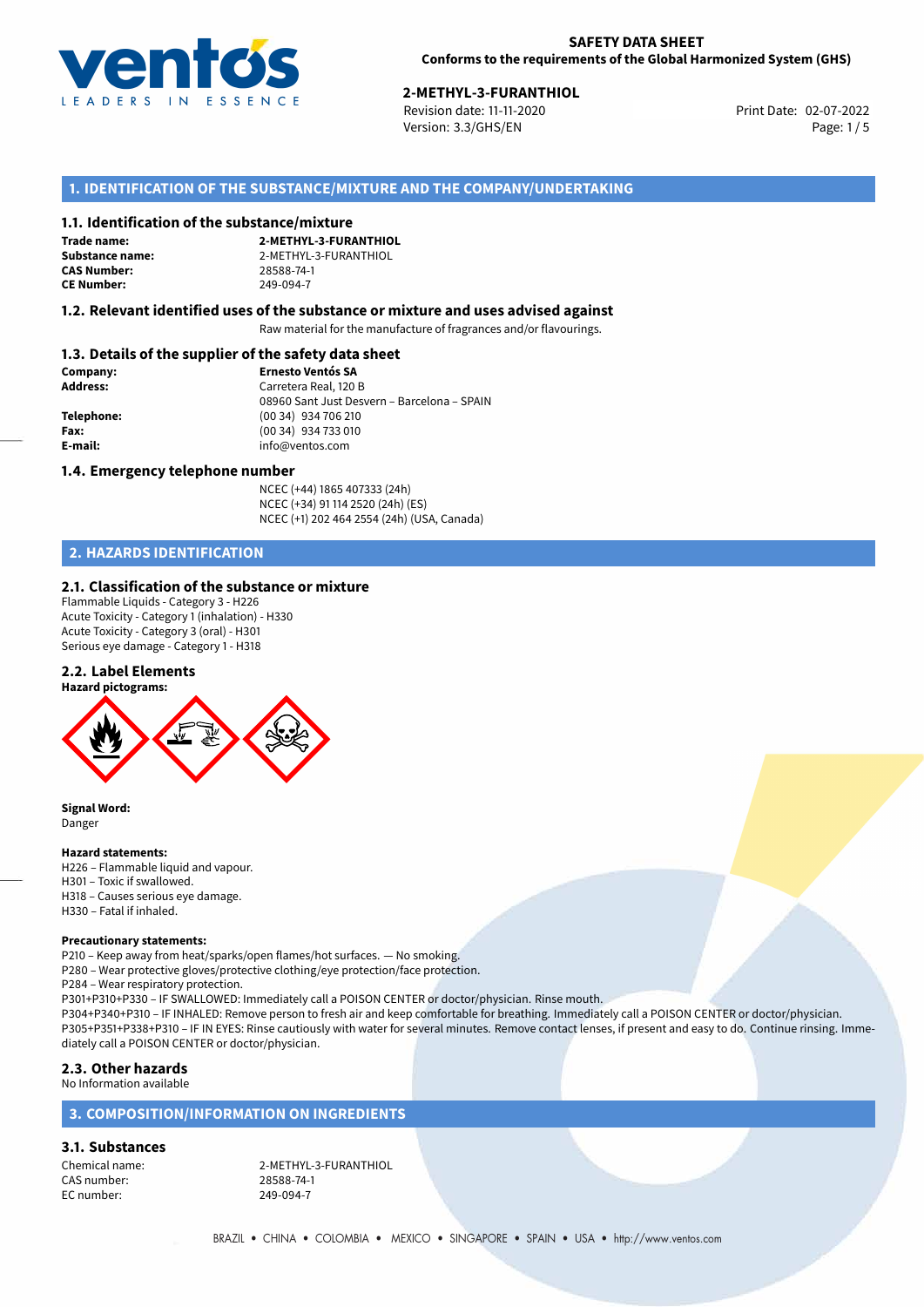

**2-METHYL-3-FURANTHIOL**<br>
Revision date: 11-11-2020 **Print Date: 02-07-2022** Version: 3.3/GHS/EN Page: 2 / 5

#### **Hazardous constituents:**

| <b>Chemical Name</b>  | % (w/w)   | <b>CAS No</b><br><b>EC No</b> | <b>Classification according to GHS</b>                                                                                                                                          |
|-----------------------|-----------|-------------------------------|---------------------------------------------------------------------------------------------------------------------------------------------------------------------------------|
| 2-METHYL-3-FURANTHIOL | $\geq$ 50 | 28588-74-1<br>249-094-7       | Flammable Liquids - Category 3 - H226<br>Acute Toxicity - Category 1 (inhalation) - H330<br>Acute Toxicity - Category 3 (oral) - H301<br>Serious eye damage - Category 1 - H318 |

[See the full text of the hazard statements in section 16.](#page-4-0)

# **3.2. Mixtures**

Not applicable.

# **4. FIRST-AID MEASURES**

#### **4.1. Description of necessary first aid measures**

| Ingestion:    | Rinse mouth with water.                                                                                               |
|---------------|-----------------------------------------------------------------------------------------------------------------------|
|               | Obtain medical advice.                                                                                                |
|               | Keep at rest. Do not induce vomiting.                                                                                 |
| Eye contact:  | In case of contact with eyes, rinse immediately with plenty of water for at least 15 minutes and seek medical advice. |
| Inhalation:   | Remove person to fresh air and keep at rest.                                                                          |
|               | Seek immediate medical advice.                                                                                        |
| Skin contact: | Take off immediately all contaminated clothing.                                                                       |
|               | Thoroughly wash affected skin with soap and water.                                                                    |
|               | Seek medical attention if symptoms persist.                                                                           |

## **4.2. Most important symptoms and effects, both acute and delayed**

No information available.

# **4.3. Indication of any immediate medical attention and special treatment needed**

No information available.

## **5. FIRE-FIGHTING MEASURES**

#### **5.1. Extinguishing Media**

Water spray, carbon dioxide, dry chemical powder or appropriate foam. For safety reasons do not use full water jet.

#### **5.2. Special hazards arising from the substance or mixture**

Known or Anticipated Hazardous Products of Combustion: Emits toxic fumes under fire conditions.

#### **5.3. Advice for firefighters**

High temperatures can lead to high pressures inside closed containers. Avoid inhalation of vapors that are created. Use appropriate respiratory protection. Do not allow spillage of fire to be poured into drains or watercourses. Wear self-contained breathing apparatus and protective clothing.

# **6. ACCIDENTAL RELEASE MEASURES**

#### **6.1. Personal precautions, protective equipment and emergency procedures**

Evacuate surronding areas. Ensure adequate ventilation. Keep unnecessary and unprotected personnel from entering. Do not breathe vapor/spray. Avoid contact with skin and eyes. Information regarding personal protective measures: see section 8.

#### **6.2. Environmental precautions**

To avoid possible contamination of the environment, do not discharge into any drains, surface waters or groundwaters.

#### **6.3. Methods and materials for containment and cleaning up**

Cover with an inert, inorganic, non-combustible absorbent material (e.g. dry-lime, sand, soda ash). Place in covered containers using non-sparking tools and transport outdoors. Avoid open flames or sources of ignition (e.g. pilot lights on gas hot water heater). Ventilate area and wash spill site after material pickup is complete.

#### **6.4. Reference to other sections**

Information regarding exposure controls, personal protection and disposal considerations can be found in sections 8 and 13.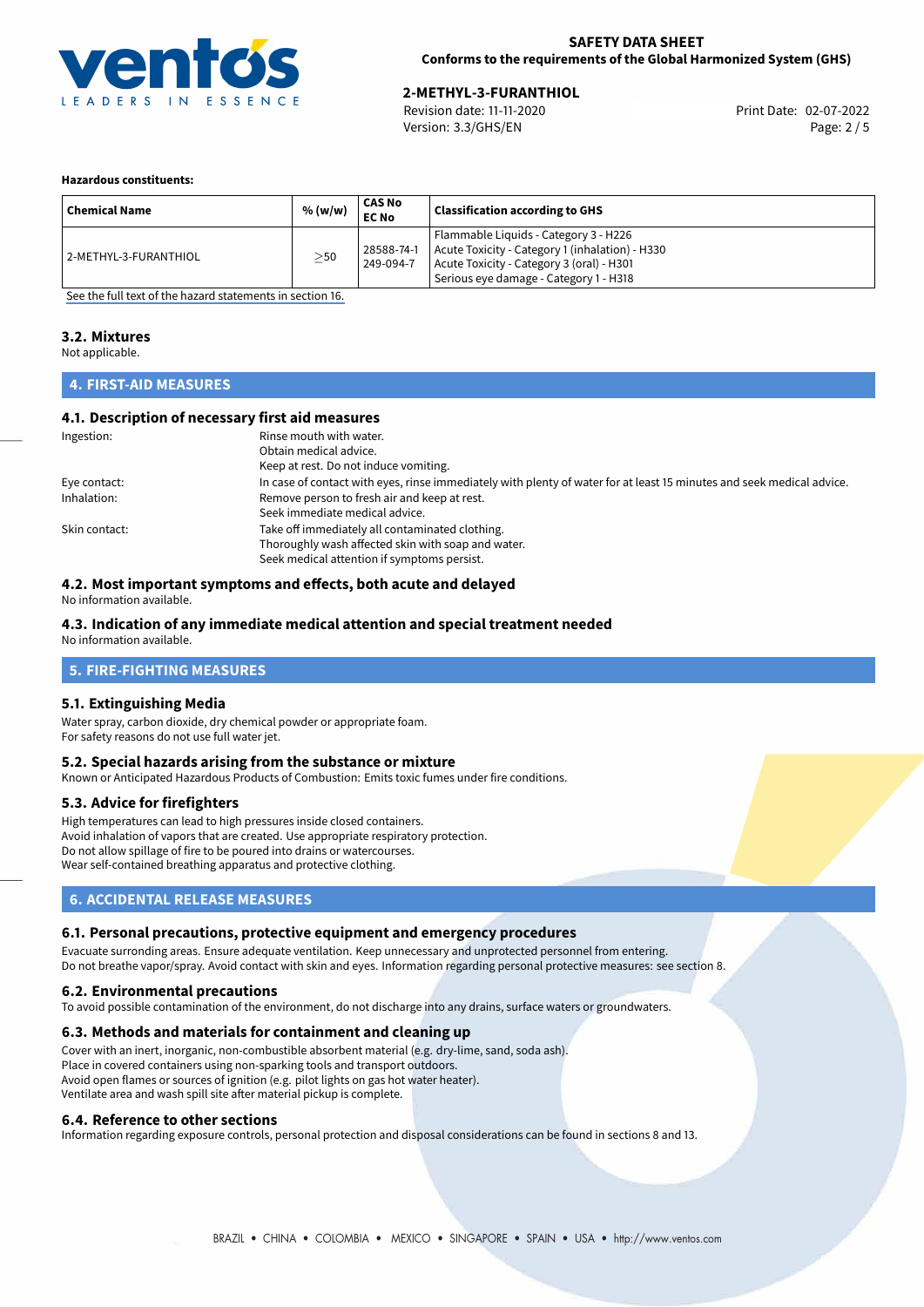

# **2-METHYL-3-FURANTHIOL**<br>
Revision date: 11-11-2020<br> **2-METHYL-2022** Print Date: 02-07-2022

Revision date: 11-11-2020 Version: 3.3/GHS/EN Page: 3 / 5

# **7. HANDLING AND STORAGE**

### **7.1. Precautions for safe handling**

Do not store or handle this material near food or drinking water. Do not smoke. Avoid contact with the eyes, skin and clothing. Wear protective clothing and use glasses. Observe the rules of safety and hygiene at work. Keep in the original container or an alternative made from a compatible material.

# **7.2. Conditions for safe storage, including any incompatibilities**

Store in tightly closed and preferably full containers in a cool, dry and ventilated area, protected from light. Keep away from sources of ignition (e.g. hot surfaces, sparks, flame and static discharges). Keep away from incompatible materials (see section 10).

### **7.3. Specific end use(s)**

No information available.

**8. EXPOSURE CONTROLS AND PERSONAL PROTECTION**

#### **8.1. Control parameters**

Components with occupational exposure limits: None known.

#### **8.2. Exposure controls**

Measures should be taken to prevent materials from being splashed into the body. Provide adequate ventilation, according to the conditions of use. Use a mechanical exhaust if required.

#### **8.3. Individual protection measures, such as personal protective equipment**

| Eye/Face protection:             | Chemical safety goggles are recommended. Wash contaminated goggles before reuse.                                                            |
|----------------------------------|---------------------------------------------------------------------------------------------------------------------------------------------|
| Hand Protection:                 | Chemical-resistant gloves are recommended. Wash contaminated gloves before reuse.                                                           |
| Body protection:                 | Personal protective equipment for the body should be selected based on the task being performed and the risks<br>involved.                  |
| Respiratory Protection:          | In case of insufficient ventilation, use suitable respiratory equipment.                                                                    |
| Environmental exposure controls: | Emissions from ventilation or process equipment should be checked to ensure they comply with environmental<br>protection legislation.       |
|                                  | In some cases, filters or engineering modifications to the process equipment will be necessary to reduce emissions to<br>acceptable levels. |
|                                  |                                                                                                                                             |

# **9. PHYSICAL AND CHEMICAL PROPERTIES**

#### **9.1. Information on basic physical and chemical properties**

| Appearance:                            | Liquid                    |
|----------------------------------------|---------------------------|
| Colour:                                | Conforms to standard      |
| Odour:                                 | Conforms to standard      |
| Odour theshold:                        | Not determined            |
| pH:                                    | Not determined            |
| Melting point/freezing point:          | Not determined            |
| Boling point/boiling range (°C):       | 57-60 °C (59 hPa)         |
| Flash point:                           | $37^{\circ}$ C            |
| Evaporation rate:                      | Not determined            |
| Flammability:                          | Not determined            |
| Lower flammability/Explosive limit:    | Not determined            |
| Upper flammability/Explosive limit:    | Not determined            |
| Vapour pressure:                       | Not determined            |
| Vapour Density:                        | $3,94 (AIR = 1)$          |
| Density:                               | 1,105-1,13 g/mL (20°C)    |
| Relative density:                      | $1,105-1,13(20^{\circ}C)$ |
| Water solubility:                      | <b>INSOLUBLE IN WATER</b> |
| Solubility in other solvents:          | <b>SOLUBLE IN ETHANOL</b> |
| Partition coefficient n-octanol/water: | Not determined            |
| Auto-ignition temperature:             | Not determined            |
| Decomposition temperature:             | Not determined            |
| Viscosity, dynamic:                    | Not determined            |
| Viscosity, kinematic:                  | Not determined            |
| Explosive properties:                  | Not determined            |
| Oxidising properties:                  | <b>NONE EXPECTED</b>      |
|                                        |                           |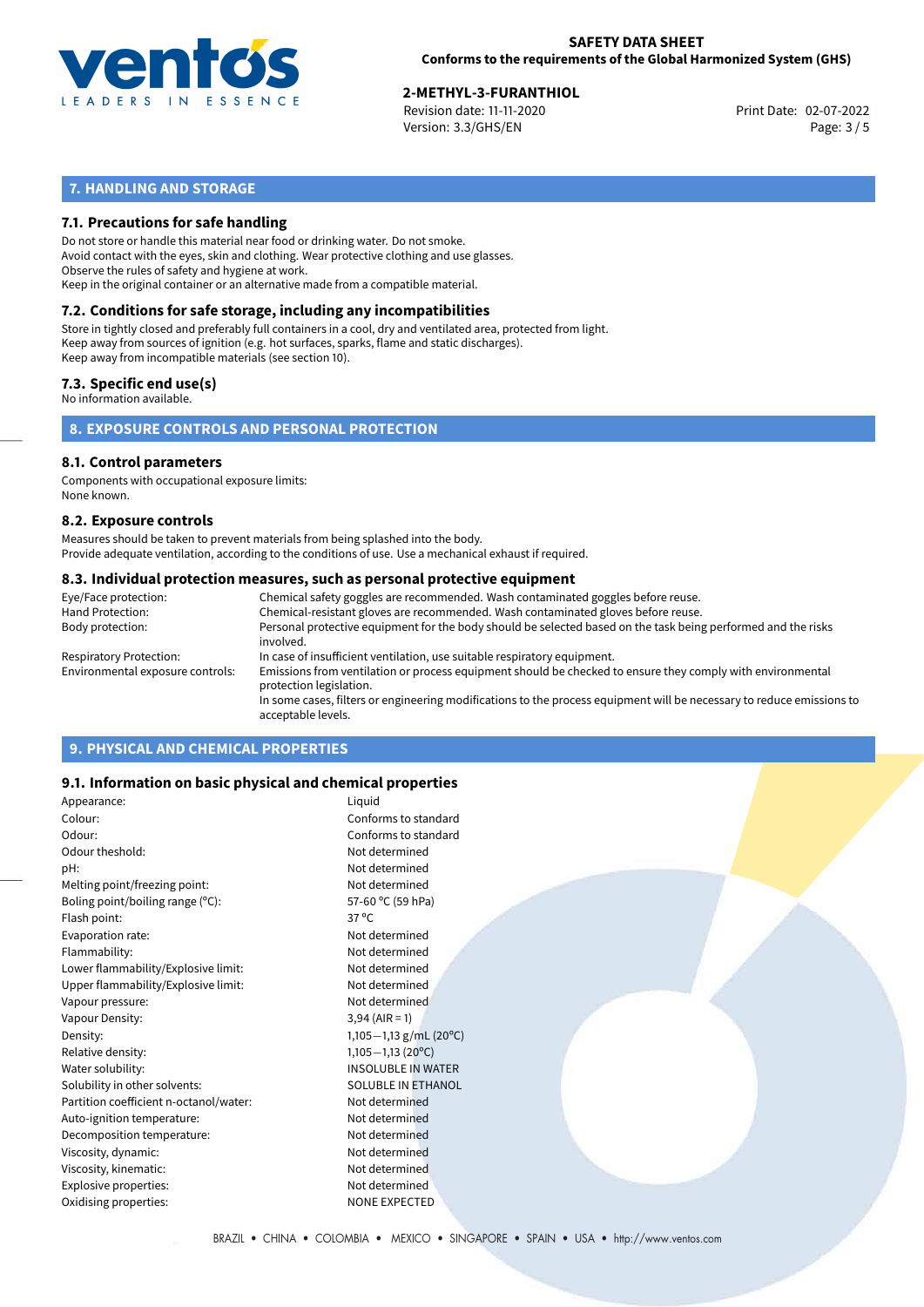

# **2-METHYL-3-FURANTHIOL**<br>
Revision date: 11-11-2020<br> **2-METHYL-2022** Print Date: 02-07-2022

Revision date: 11-11-2020 Version: 3.3/GHS/EN Page: 4 / 5

# **10. STABILITY AND REACTIVITY**

#### **10.1. Reactivity**

No hazardous reactions if stored and handled as prescribed/indicated.

#### **10.2. Chemical stability**

The product is stable if stored and handled as prescribed/indicated.

#### **10.3. Possibility of hazardous reactions**

No hazardous reactions if stored and handled as prescribed/indicated.

#### **10.4. Conditions to Avoid**

Conditions to Avoid: Excessive heat, flame or other ignition sources.

#### **10.5. Incompatible materials**

Avoid contact with strong acids and bases and oxidizing agents.

#### **10.6. Hazardous decomposition products**

During combustion may form carbon monoxide and unidentified organic compounds.

# **11. TOXICOLOGICAL INFORMATION**

| <b>Acute toxicity</b>             | Toxic if swallowed. Fatal if inhaled.                                     |
|-----------------------------------|---------------------------------------------------------------------------|
| <b>Skin corrosion/irritation</b>  | Based on the data available, the criteria for classification are not met. |
| Serious eye damage/irritation     | Causes serious eye damage.                                                |
| Respiratory or skin sensitisation | Based on the data available, the criteria for classification are not met. |
| Germ cell mutagenicity            | Based on the data available, the criteria for classification are not met. |
| Carcinogenicity                   | Based on the data available, the criteria for classification are not met. |
| <b>Reproductive toxicity</b>      | Based on the data available, the criteria for classification are not met. |
| <b>STOT-single exposure</b>       | Based on the data available, the criteria for classification are not met. |
| <b>STOT-repeated exposure</b>     | Based on the data available, the criteria for classification are not met. |
| <b>Aspiration hazard</b>          | Based on the data available, the criteria for classification are not met. |

#### **12. ECOLOGICAL INFORMATION**

#### **12.1. Toxicity**

**Assessment:** Based on the data available, the criteria for classification are not met. **Experimental/calculated data:** No information available.

#### **12.2. Degradability**

No information available.

#### **12.3. Bioaccumulative potential** No information available.

**12.4. Soil mobility**

# No information available.

#### **12.5. Other adverse effects**

See also sections 6, 7, 13 and 15 Do not allow to get into waste water or waterways.

# **13. DISPOSAL CONSIDERATIONS**

#### **13.1. Waste treatment methods**

Dispose of in accordance with national and local environmental regulations.